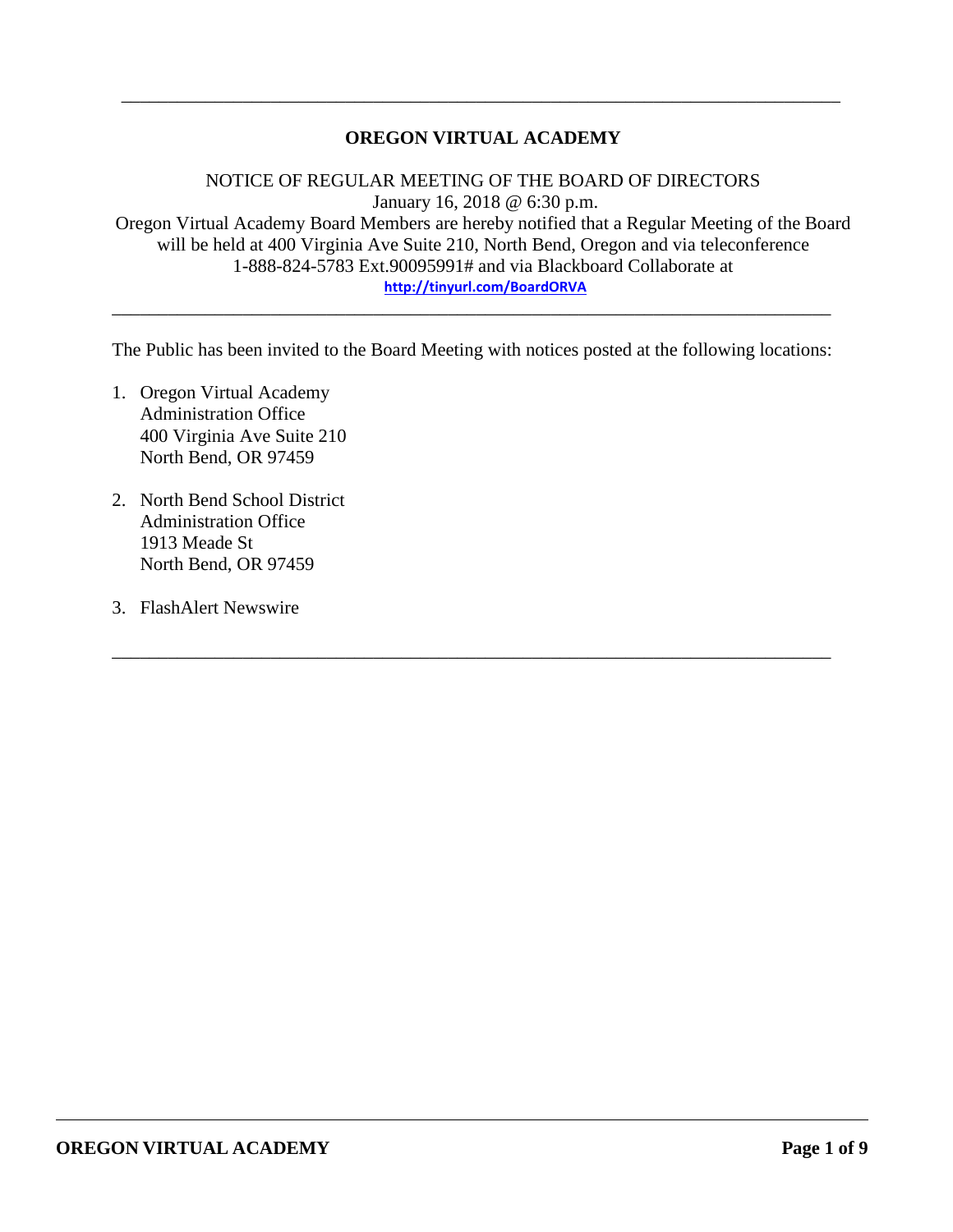### **MINUTES REGULAR MEETING AGENDA**

## **BOARD OF DIRECTORS OREGON VIRTUAL ACADEMY**

**Tuesday, January 16th , 2018 6:30 p.m.** ORVA Office 400 Virginia Ave Suite 210 North Bend, OR 97459

## **INSTRUCTIONS FOR PRESENTATIONS TO THE BOARD BY PARENTS AND CITIZENS**

The Oregon Virtual Academy welcomes your participation at the School's Board meetings. The purpose of a public meeting of the Board of Directors is to conduct the affairs of the School in public. We are pleased that you are in attendance and hope that you will visit these meetings often. Your participation assures us of continuing community interest in our School. To assist you in the ease of speaking/participating in our meetings, the following guidelines are provided.

- 1. Agendas are available to all audience members at the door to the meeting or by requesting the agenda from School Officials (541-751-8060).
- 2. The "Public Comment" portion is set aside for members of the audience to raise issues that are not specifically on the agenda. These presentations are limited to three (3) minutes and total time allotted to non-agenda items will not exceed fifteen (15) minutes. The Board may give direction to staff to respond to your concern or you may be offered the option of returning with a citizen-requested item.
- 3. When addressing the Board, speakers are requested to stand, to state their name and address, and to adhere to the time limits set forth.
- 4. Citizens may request that a topic related to school business be placed on a future agenda by submitting a written request at least seventy-two (72) hours in advance of any regular meeting. Once such an item is properly placed on the agenda, the Board can respond, interact, and act upon the item.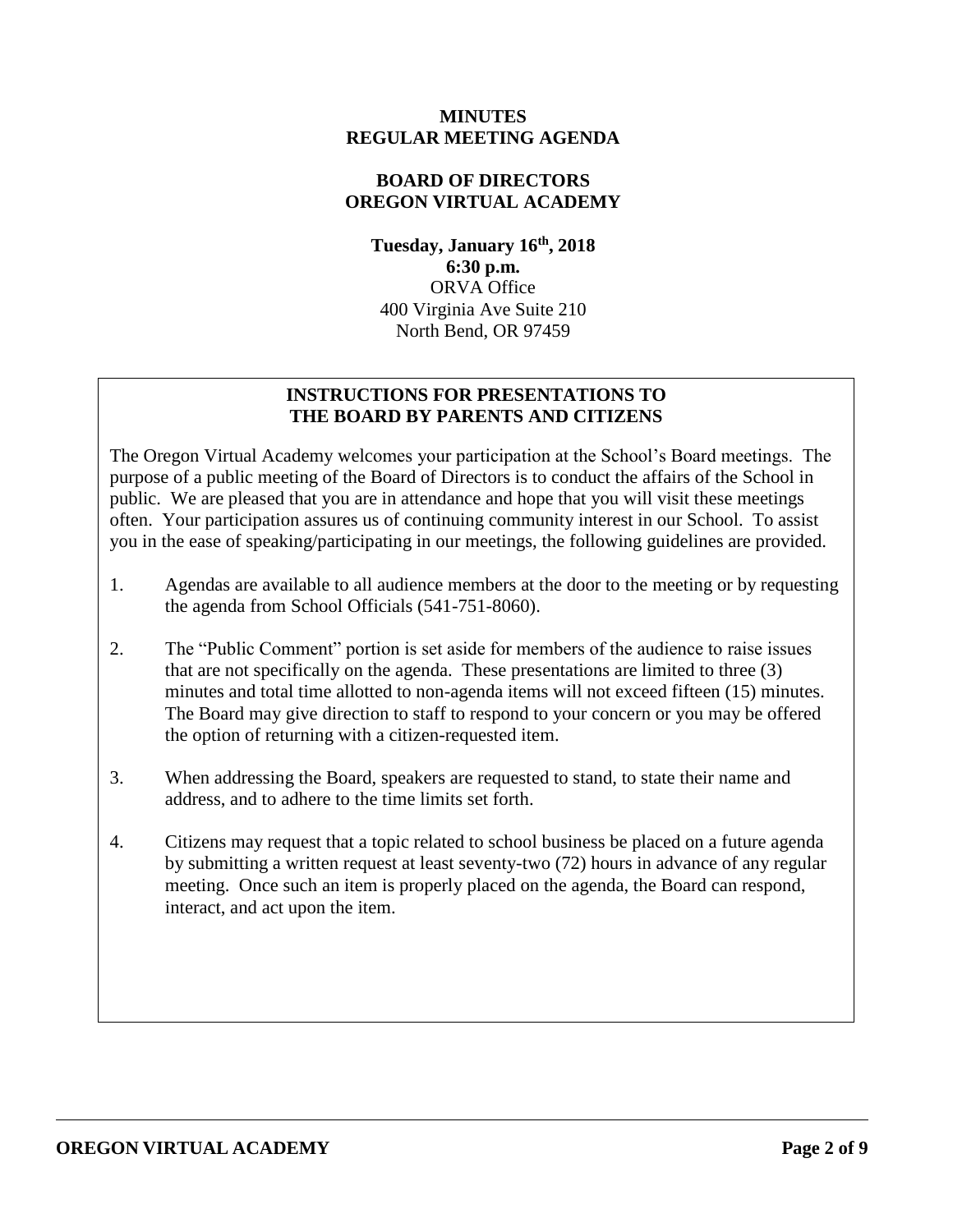### **I. PRELIMINARY**

**A.** Call To Order

Meeting was called to order by the Board Chair at 6:33 P.M.

**B.** Roll Call

| <b>Member</b>       | <b>Title</b>  | Term      | <b>Present</b> | <b>Absent</b> | In | Out |
|---------------------|---------------|-----------|----------------|---------------|----|-----|
| Mr. Paul Tannahill  | Member        | 2015-2018 |                |               |    |     |
| Mr. Michael Herndon | Member        | 2015-2018 | Х              |               |    |     |
| Ms. Terri Bennink   | Secretary     | 2016-2019 |                |               |    |     |
| Mr. Steven Isaacs   | Member        | 2016-2019 |                |               |    |     |
| Mr. Brian Bray      | Chairman      | 2016-2019 | X              |               |    |     |
| Mr. Barry Jahn      | Vice Chairman | 2017-2020 | v<br>$\lambda$ |               |    |     |
| Vacant              | Member        | 2017-2020 |                |               |    |     |

# **II. COMMUNICATIONS**

**A.** PUBLIC COMMENTS:

No individual comment shall be for more than three (3) minutes and the total time for this purpose shall not exceed fifteen (15) minutes. Board members may respond to comments however no action can be taken. The Board may give direction to staff following comment.

 *Ms. Adams thanked the ORVA school board for their service in recognition of school board appreciation month.* 

### **B.** BOARD/STAFF DISCUSSION

• Head of School Report:

a. HOS Report – Mr. Werlein, Head of School

- *Mr. Werlein reports Capitol Day is February 6th in Salem and invites all board members to participate in the event.*
- *Mr. Werlein welcomes Ms. Hausmann to ORVA as our new Primary Administrator.*
- *Summary of school improvement goals.*
	- o *Current WD rate is 35.98% compared to last year's WD rate at 33.34% (2.64% increase).*
	- o *Primary:* 
		- *ELA 56% on track to complete 90%.*
		- *Math 48% on track to complete 90%.*
	- o *Secondary Middle School:*
		- *ELA 74.6% pass rate.*
		- *Math 63.1% pass rate.*
		- *Sci 57% pass rate.*
		- *Soc 82% pass rate.*
			- *Percentage of students failing 0 courses is 32%.*
			- *1-2 courses 22%.*
			- *3-4 courses 17%.*
			- *5+ courses 29%.*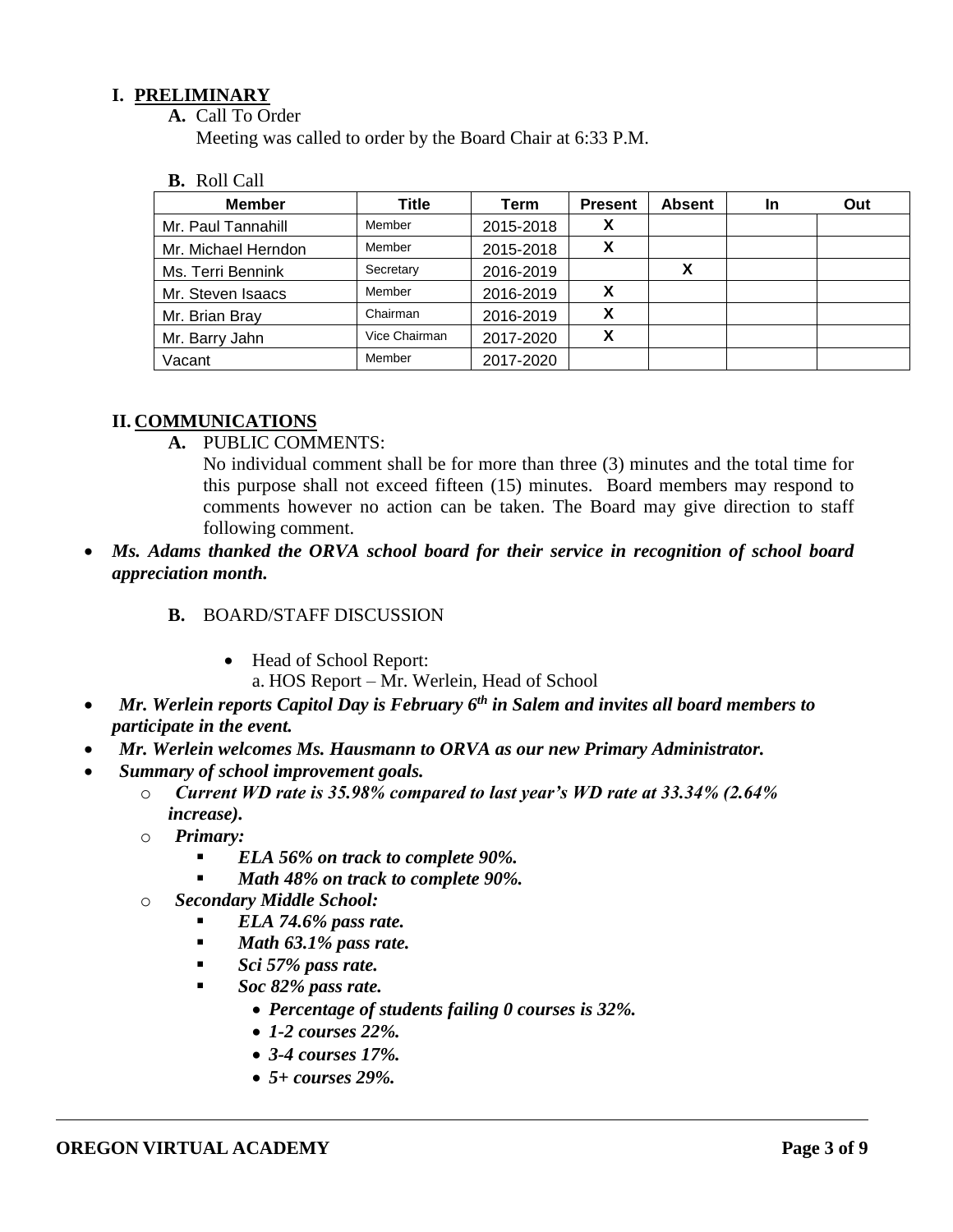- o *Secondary High School:*
	- *ELA 40% pass rate.*
	- *Math 56.3% pass rate.*
	- *Sci 53.2% pass rate.*
	- *Soc 52% pass rate.*
		- *Percentage of students failing 0 courses is 27%.*
		- *1-2 courses 21%.*
		- *3-4 courses 18%.*
		- *5 courses 34%.*
- o *Graduation Update: Students with successful graduation plan in place.*
	- *Refer to HOS report for data.*
- *T2B Update*
	- o *We will be actively seeking new/additional members for the group as we continue towards the roundtable model.*
	- o *Encourage dialogue and solutions.*
	- o *Regular reports to the board.*
	- o *Supporting a climate of trust and faith, high-stakes regarding passing rates:*
		- *Examine causes, actions, and solutions.*
		- *Give everyone a voice.*
		- *Look at outcomes and correlate actions.*
		- *Accountability at all levels and in all directions.*
		- *Passing rates/ course completion.*
	- o *Insurance*
		- *Staff concerns include customer service and location of providers.*
		- *The process was discussed; it will be a team effort and will take time.*
		- *There are no "quick fixes" but specific incidents can and should be reported to HR and HOS.*
	- o *Training/ Staffing/ Mentoring*
		- *Challenges related to support within departments were discussed.*
		- *Support of new teachers is critical.*
		- *Staffing concerns due to unexpected departures were discussed.*
		- *Bottom line: more dialogue is needed.*
- *Grit Book Study*
	- o *Staff-facilitated study.*
	- o *Focus on dialogue- not top down directives.*
	- o *Administration=participate- not lead.*
	- o *Outcomes focused.*
- *Actions for Semester 2:*
	- o *How much targeted instruction is taking place?*
	- o *What does effective targeted instruction look like?*
	- o *Efforts are being undertaken to streamline instructional practices.*
	- o *What is the best part and most engaging to students?*
		- Board of Directors Discussion: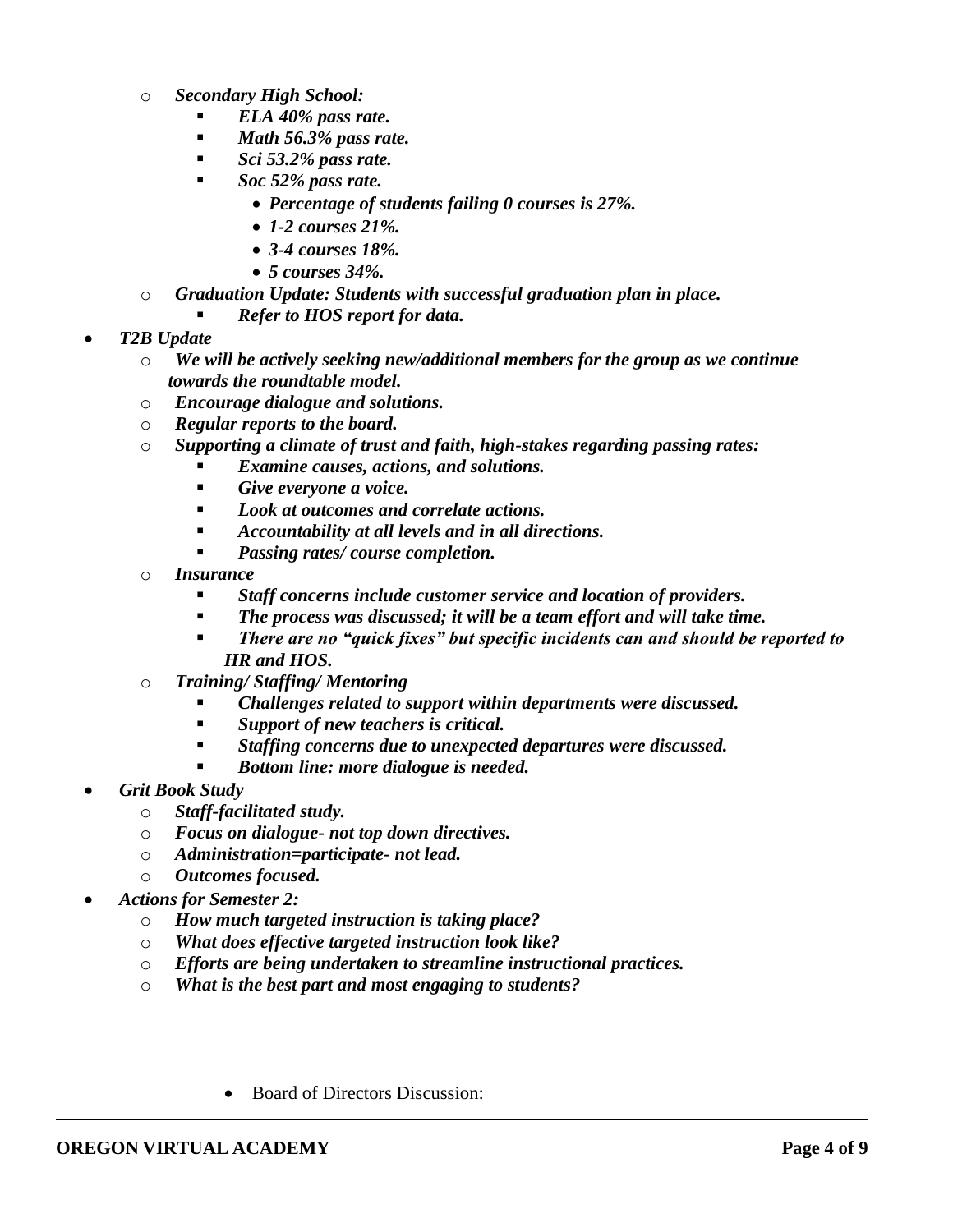a. Committee Updates

i) Finance Committee - Mr. Herndon, Board Member

 *Mr. Herndon reports progress has been made regarding the board dashboard. Requesting ADM numbers from ORVA/NBSD on a monthly basis to gain more detailed information on funding.* 

o *Requesting more detailed information regarding cost of computers within the k12 invoice documents.* 

o *Requesting change in K12 invoice approval process. Proposing Board Treasurer presents k12 invoices rather than finance manager.* 

### • Proposed Budget Change

- *Mr. Bray proposes to eliminate all balanced budget credit language from the k12 budget.* 
	- o *Mr. Herndon reports this language is a commitment from k12 to keep ORVA solvent.*
	- o *Questing at what enrollment rate would the school be solvent without k12 balance budget credits.*
	- o *Mr. Jahn reports in past meetings with k12 regarding balance budget credit that when enrollment numbers go up the school will turn a profit.*
	- o *Mr. Herndon reports that we are running the school on the funding the state of Oregon is providing. While we are being charged more than we are taking in, due to the contracts language regarding balanced budget credits we are not operating at a deficit per the State of Oregon.*
	- o *Mr. Herndon proposes for assurance from k12 that the school will be solvent under any circumstances.*
	- o *Mr. Bray reports that k12 is producing a budget where ORVA is spending more than it is receiving in order to hold the school in a contract. K12 is fabricating a deficit number so they can forgive at the end of the year.*

*Mr. Bray moves to forward to k12 a proposed budget change to eliminate the balance budget language from the k12 service agreement contract.* 

- *Mr. Herndon shares that after reviewing the k12 contract language the balance budget credit allows us to run the school on the money sent from the State of Oregon while allowing k12 to maximize profits. K12 spends funding well on administration and reporting and allows the school to run and be solvent. Questions how accounting will be done without the balance budget credit language.* 
	- o *Mr. Herndon reports that the deficit comes from the annual financial audit. K12 waits to receive results from the annual audit to produce the budget.*
- *Mr. Bray reports that under the current contract language if the school were to not renew we would owe the current deficit back to k12.*
	- o *Mr. Herndon responds that under the current contract language balance budget credits are only to keep the school solvent.*
	- o *Mr. Bray shares concerns that in the event of surplus funds k12 will take funds as profit instead of utilizing funds towards student services.*
	- o *Mr. Herndon agrees that the contract needs to be changed and updated but is not confident that removing balanced budget credit language is appropriate at this time.*

i) Teacher to Board Committee – Mr. Jahn, Board Member

*Mr. Jahn updated the board on the progress of the ORVA board section of the schools website.*

 *The board is requesting access to their ORVA email domains so that contact information can be posted to the ORVA website.*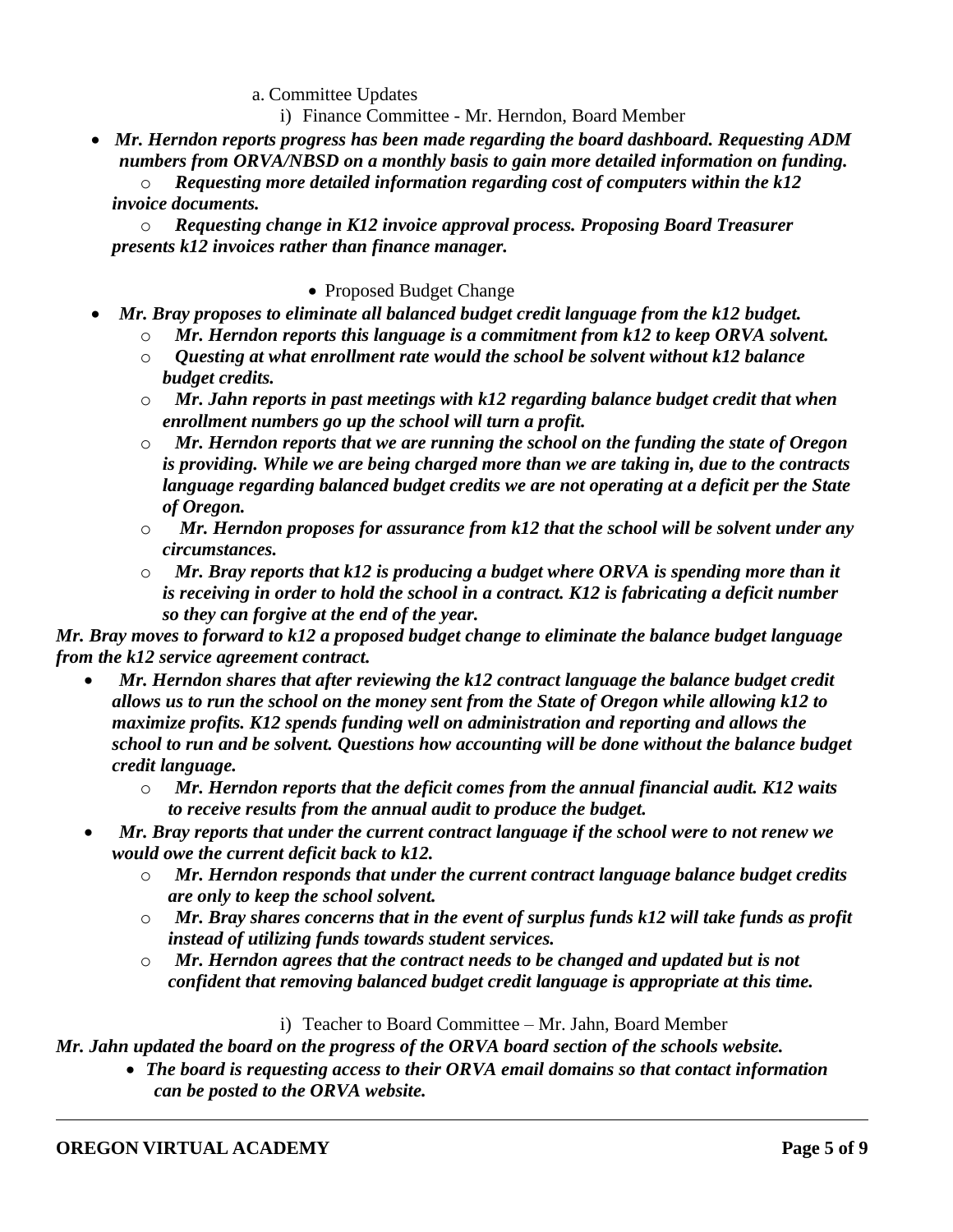ii) Professional Services Committee – Mr. Bray, Board Member

*Mr. Bray reports that he has consulted with legal counsel regarding change in language to the balance budget credits. Legal counsel advised that a change in language would be appropriate.* 

iii) Policy Committee – Mr. Herndon, Board Member

*Mr. Herndon reports that he will reach out to Mr. Stuky to gain access to editable versions of the OSBA policy rewrite in order to make necessary changes.* 

*The current policies are not adoptable as we have to select the policies we want to update.*

#### **III. CONSENT AGENDA ITEMS**

All matters listed under the consent agenda are considered by the Board to be routine and will be approved/enacted by the Board in one motion in the form listed below. Unless specifically requested by a Board member for further discussion or removed from the agenda, there will be no discussion of these items prior to the Board votes on them. The Head of School recommends approval of all consent agenda items.

#### **A.** ITEMS FOR APPROVAL

- 1. Previous Meeting Minutes
	- a. December  $12<sup>th</sup>$ , 2017
- 2. New Hires

a. Nicole Green – Family Academic Support Liaison b. Melissa Hausmann – Primary Academic Administrator

3. K12 Invoice Payment

*Mr. Bray moves to remove item 2-New Hires from the consent agenda.* 

- *Mr. Jahn seconded the motion.*
- *All were in favor none apposed the motion carried.*

#### *Mr. Bray moves to approve the consent agenda.*

- *Mr. Herndon seconded the motion.*
- *All were in favor with none apposed the motion carried.*

#### **IV.SCHEDULED FOR ACTION**

- **A.** PERSONNEL
- **B.** BUSINESS

#### 1.IV-BDRPT-01\_1-16-18

Consideration and Possible Approval of New Hires Melissa Hausmann, Primary Academic Administrator and Nicole Green, Family Academic Support Liaison.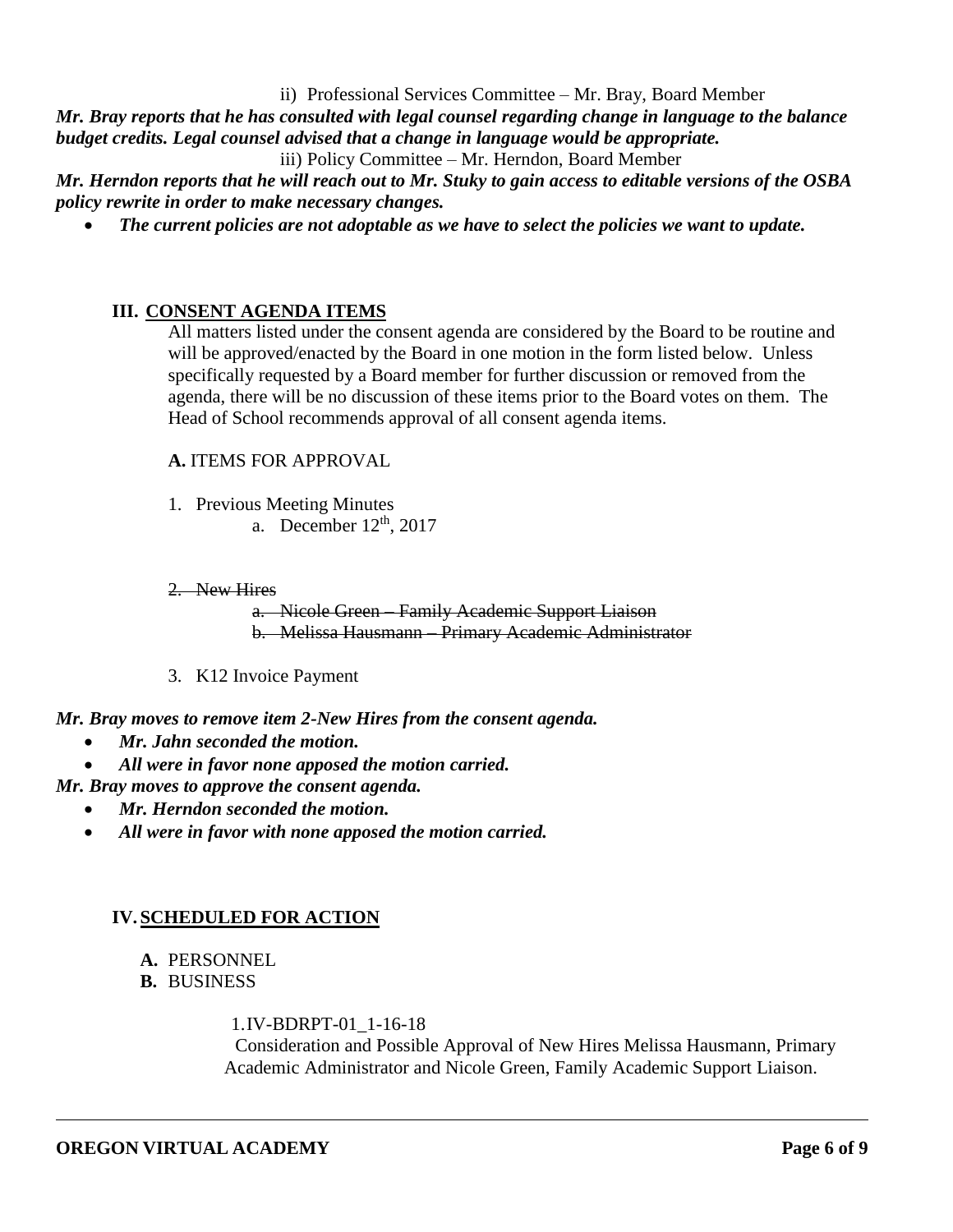| <b>Member</b>       | <b>Motion</b> | Aye        | <b>No</b>                     | <b>Abstain</b> | <b>Absent</b> |
|---------------------|---------------|------------|-------------------------------|----------------|---------------|
| Mr. Paul Tannahill  |               |            |                               |                |               |
| Mr. Michael Herndon |               | χ          |                               |                |               |
| Ms. Terri Bennink   |               |            |                               |                | Χ             |
| Mr. Steven Isaacs   |               | χ          |                               |                |               |
| Mr. Brian Bray      |               | Χ          |                               |                |               |
| Mr. Barry Jahn      | 2nd           | Χ          |                               |                |               |
| Vacant              |               |            |                               |                |               |
|                     |               | <b>Not</b> |                               |                |               |
| Motion              | Carried(X)    | Carried(   | Vote <sub>1</sub> (A) (N)(Ab) | Tabled(        |               |

*Mr. Bray reports that the k12 product and services agreement states that k12 will help with recruiting and recommending applicants to the board for administrative positions.* 

 *Requesting that the contract is adhered to regarding board involvement in administrative hiring decisions.* 

*Mr. Bray moved to approve New Hires Melissa Hausmann, Primary Academic Administrator and Nicole Green, Family Academic Support Liaison.*

*Mr. Jahn seconded the motion all were in favor with none apposed motion carried.* 

2. IV-BDRPT-01\_1-16-18

Consideration and Possible Approval of the Insperity Insurance Renewal

| <b>Member</b>       | <b>Motion</b> | Aye        | <b>No</b>                     | <b>Abstain</b> | <b>Absent</b> |
|---------------------|---------------|------------|-------------------------------|----------------|---------------|
| Mr. Paul Tannahill  |               |            |                               |                |               |
| Mr. Michael Herndon |               | χ          |                               |                |               |
| Ms. Terri Bennink   |               |            |                               |                | χ             |
| Mr. Steven Isaacs   |               | Χ          |                               |                |               |
| Mr. Brian Bray      | χ             | χ          |                               |                |               |
| Mr. Barry Jahn      | 2nd           |            |                               |                |               |
| Vacant              |               |            |                               |                |               |
|                     |               | <b>Not</b> |                               |                |               |
| Motion              | Carried(X)    | Carried(   | Vote <sub>1</sub> (A) (N)(Ab) | Tabled(        |               |

*Mr. Herndon shares that he feels we should move forward with this renewal, but in the future have Insperity explore other options.* 

*Mr. Werlein clarifies that in addition to approving the renewal, the board will need to determine whether to absorb the coast increase or pass it on to employees.* 

- *Mr. Bray asks if this has been reviewed in the budget.*
- *Mr. Herndon reports that the contract is written in the boards favor so that ORVA can utilize the funds and it will be written off at the end of the year.*
- *Ms. Sheibler clarifies that the additional coast would fall under the 2% allowed in the budget for k12 to absorb.*

*Mr. Bray moves to approve the Insperity insurance renewal. Additional costs allocated to teacher benefits under the ORVA budget.* 

*Mr. Jahn seconded the motion all in favor with none apposed motion carried.*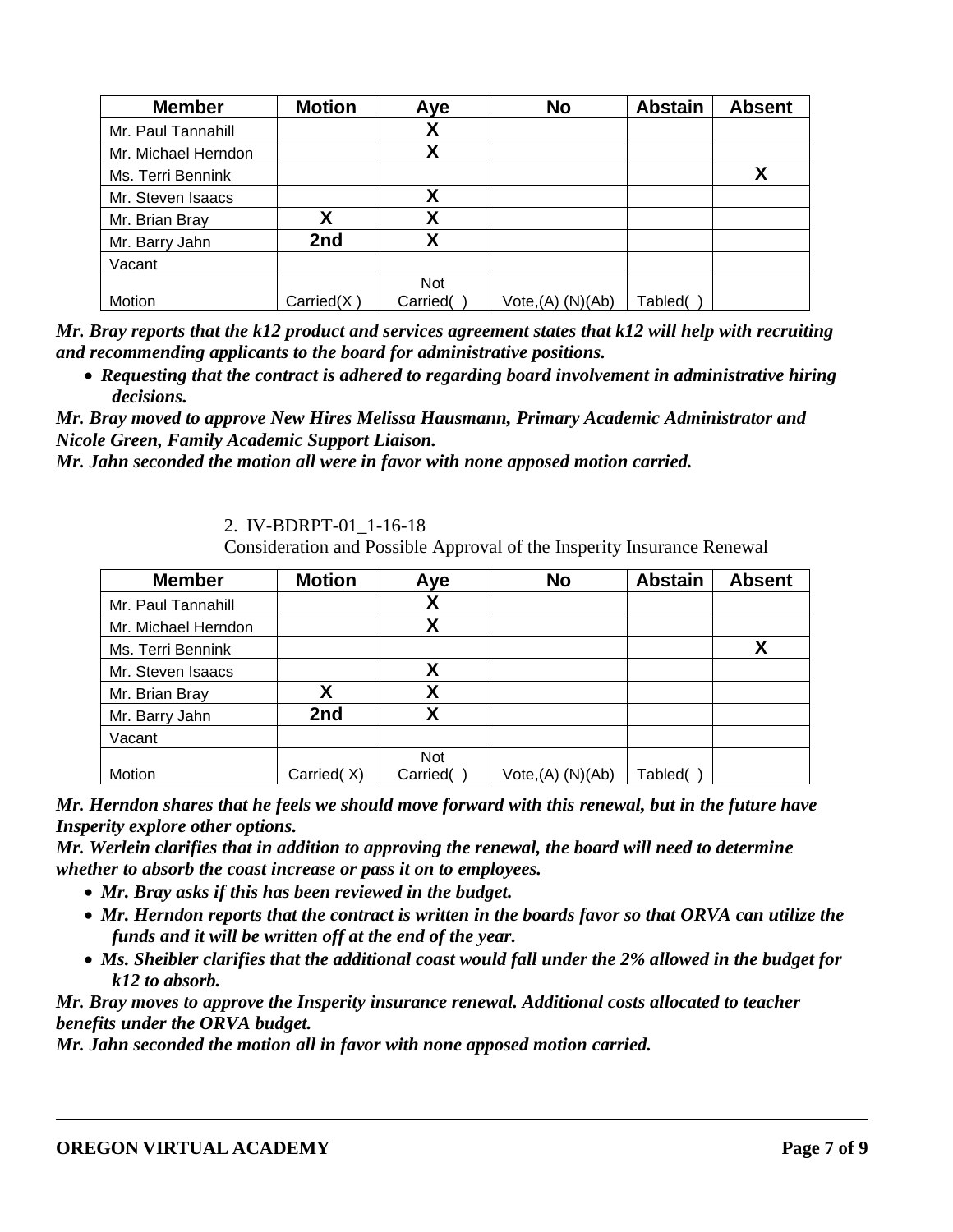2. IV-BDRPT-02\_1-16-18

Consideration to Approve Myk Herndon as the Oregon Virtual Academy Board Treasurer

| <b>Member</b>       | <b>Motion</b> | Aye        | <b>No</b>            | <b>Abstain</b> | <b>Absent</b> |
|---------------------|---------------|------------|----------------------|----------------|---------------|
| Mr. Paul Tannahill  |               | Χ          |                      |                |               |
| Mr. Michael Herndon |               | χ          |                      |                |               |
| Ms. Terri Bennink   |               |            |                      |                | X             |
| Mr. Steven Isaacs   |               | χ          |                      |                |               |
| Mr. Brian Bray      | Χ             | v          |                      |                |               |
| Mr. Barry Jahn      |               | χ          |                      |                |               |
| Vacant              |               |            |                      |                |               |
|                     |               | <b>Not</b> |                      |                |               |
| Motion              | Carried(X)    | Carried(   | $Vote,(A)$ $(N)(Ab)$ | Tabled(        |               |

*Mr. Bray moved to approve Myke Herndon as the ORVA Board Treasurer. All were in favor none apposed motion carried.* 

## 3. IV-BDRPT-02\_1-16-18

Discussion/Possible Action on Educational Product and Services Agreement with K12

| <b>Member</b>       | <b>Motion</b> | Aye          | <b>No</b>            | <b>Abstain</b> | <b>Absent</b> |
|---------------------|---------------|--------------|----------------------|----------------|---------------|
| Mr. Paul Tannahill  |               |              |                      |                |               |
| Mr. Michael Herndon |               |              |                      |                |               |
| Ms. Terri Bennink   |               |              |                      |                |               |
| Mr. Steven Isaacs   |               |              |                      |                |               |
| Mr. Brian Bray      |               |              |                      |                |               |
| Mr. Barry Jahn      |               |              |                      |                |               |
| Vacant              |               |              |                      |                |               |
| Motion              | Carried(      | Not Carried( | $Vote,(A)$ $(N)(Ab)$ | Tabled(        |               |

*Mr. Bray shares his opinion that the ORVA board and k12 come to a more mutually beneficial agreement.*

*Mr. Jahn requests that Mr. Werlein work with k12 to rewrite the Product and Services Agreement.*

## **C.** INSTRUCTION AND CURRICULUM

**D.** PUPIL SERVICES

# **V. ITEMS SCHEDULED FOR INFORMATION**

## **A.** FINANCIAL PACKET:

1. Review Financial Packet (Through December) – Craig Chun-Hoon, Finance Manager

## *Mr. Chun-Hoon gives an update on the financial packet through December.*

2. Credit Card Charges (Through December) – Megan Caldwell, Office Manager